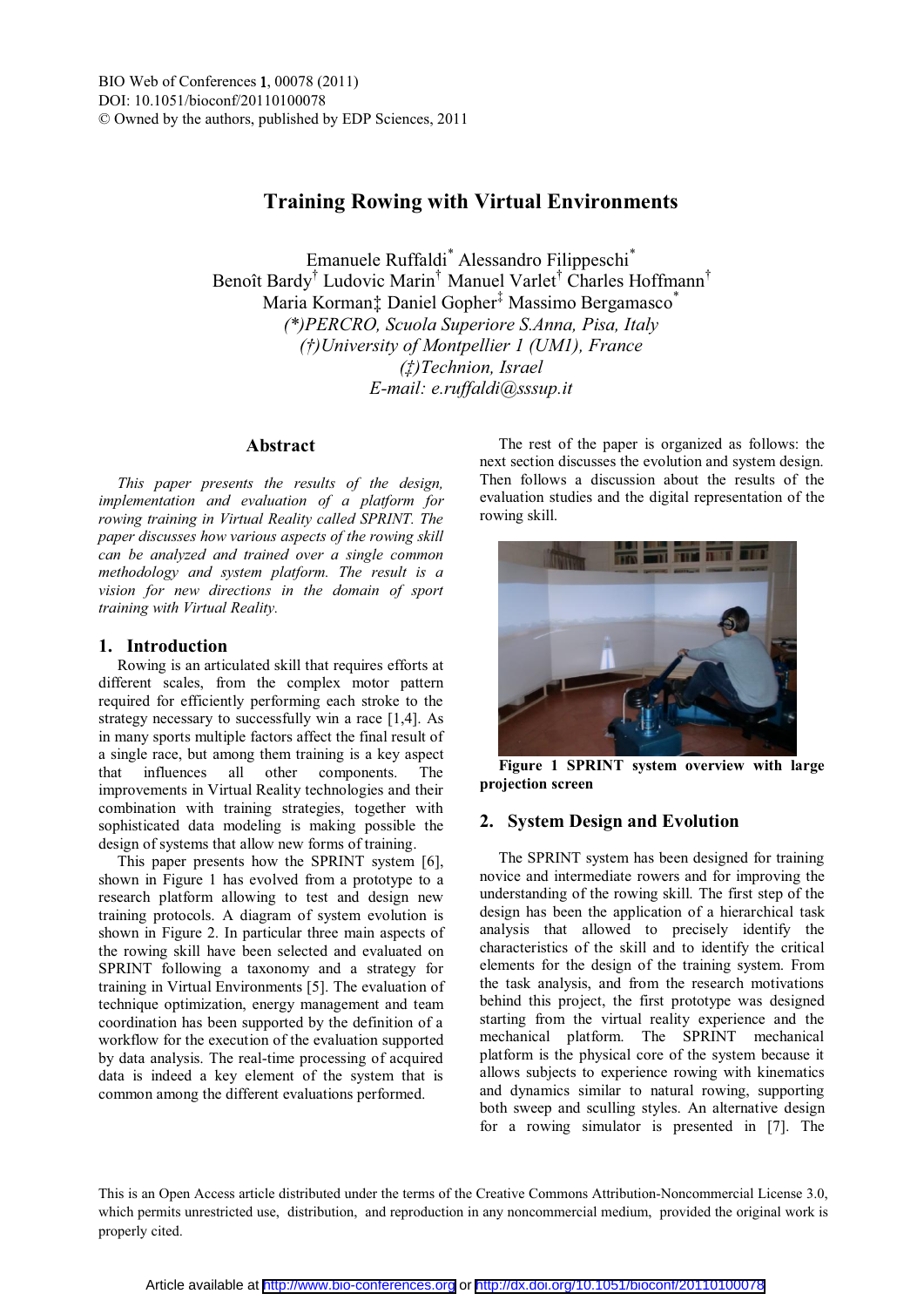mechanics has been designed and tuned by using known force profiles from literature and then by integrating them with data acquisition on the Concept2 system. Then, after the system has been built, it has been validated by comparing rower behavior on a real instrumented boat and on the system itself.

Being the main purpose of SPRINT training, system architecture has been built around a loop that senses subject performance and provides feedback based on the currently selected training protocol. Performance is measured at the level of overall session, last stroke or just after the execution of an element of the stroke. Feedback is typically generated in real-time in the form of augmented feedback, by means of the selection of different modalities. Alternatively it can be delivered at the end of stroke or session. The overall strategy for training adopted in SPRINT is presented in [5].



**Figure 2 Evolution of the SPRINT system and major highlights** 

# **3. Evaluation Studies**

The proposed system has been evaluated by addressing several aspects of the rowing skill combined with research questions in the domain of training in virtual environment. Looking at the evaluation in terms of skill elements this work has considered the following:

- Technique of the stroke that is based on motion patterns and timing of actions
- Energy management at the level of race
- Coordination among members of the crew in team rowing [2][3]

 A common methodology and implementation has been employed: identification of performance measures and association of subject specific goals, selection of a training feedback, design of the training protocol and analysis of results as typical in experimental design.

Two types of augmented feedback have been identified and tested: the first is based on the combination of visual and vibrotactile stimuli for

conveying timing or corrections of behavior inside the stroke or at the end of each stroke. This type of feedback combined the effect of multimodality with spatial and time localization of the feedback.

The second one is based on the use of virtual humans as mediator of feedback being able to provide a reference behavior to be followed or an indication of error.

The results of these evaluation studies [8][9][10][11] have highlighted the capacity of VR training to improve performance and retention compared to classical training, even with protocols of few days.

#### **4. Digital Representation of Rowing**

The evaluation of the SPRINT system has not been possible without the analysis of subject performance. The acquisition of data has been performed on several platforms: on the main SPRINT platform, on the Concept2 instrumented with motion capture and SPRINT software, and on instrumented boats. These different data capture sessions have allowed constructing models of subject performance and comparing them under different conditions. The combination of these models, and their application in different elements of rowing has allowed also the identification of a digital representation of the rowing skill.

The analysis has been performed at multiple levels, depending also on the complexity of the involved datasets, moving from simple analysis when only oar angles are available to biomechanical analysis [1]. Figure 3 shows, for example, the analysis of forces exchanged by the subject with the virtual boat during rowing on the SPRINT. Data have been obtained by applying biomechanical modeling over the motion capture data [12].



**Figure 3 Organization of the digital representation of the rowing skill based on four key axes: device used, focus of analysis, time level and application.**